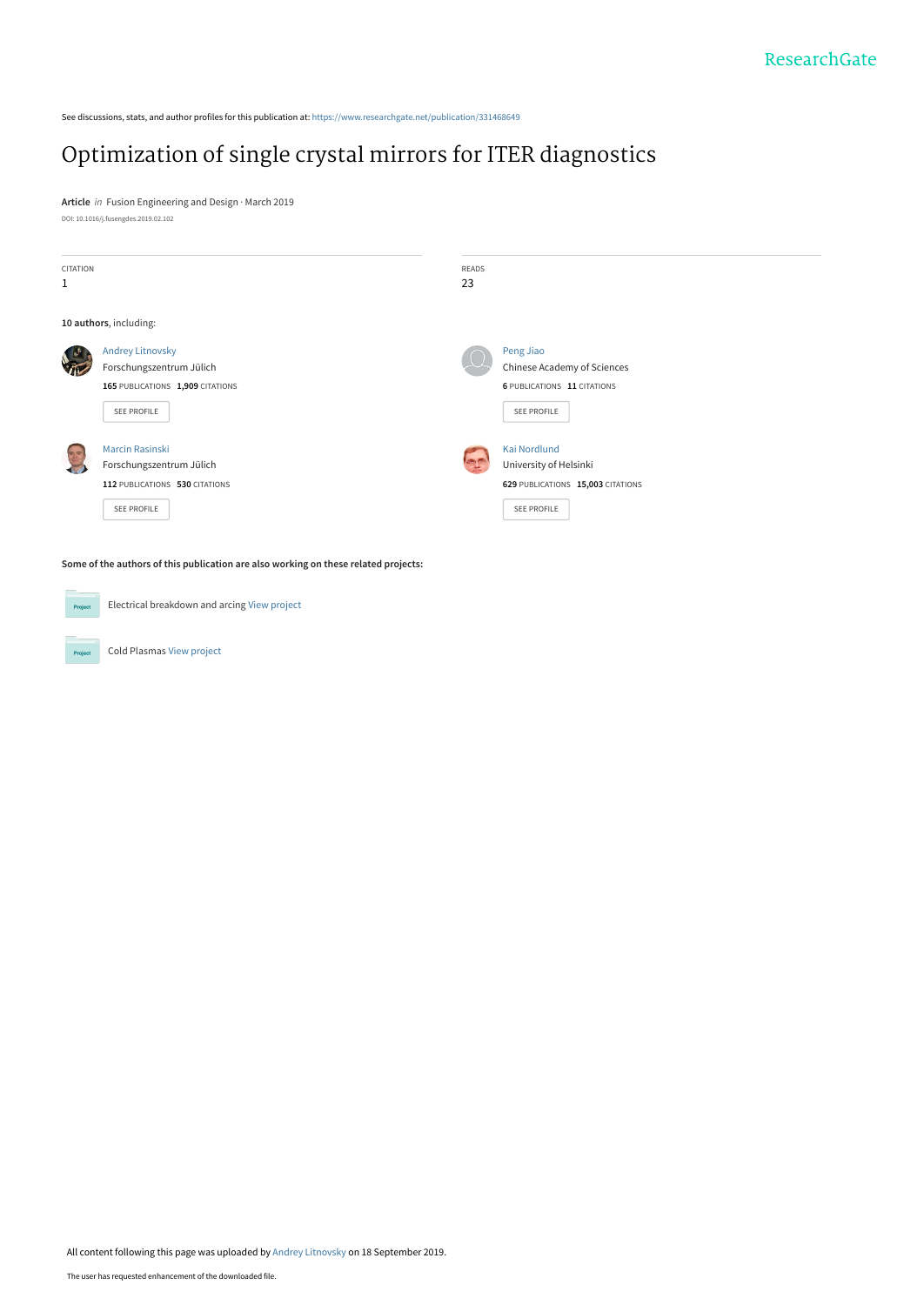# **This is a ResearchGate version of a paper.**

Please refer to the paper as follows:

A. Litnovsky, J. Peng, A. Kreter et al., "Optimization of single crystal mirrors for ITER diagnostics", Fusion Engineering and Design 146 (2019) 1450

Doi: https://doi.org/10.1016/j.fusengdes.2019.02.102

For the printed version (PDF) please contact a.litnovsky@fz-juelich.de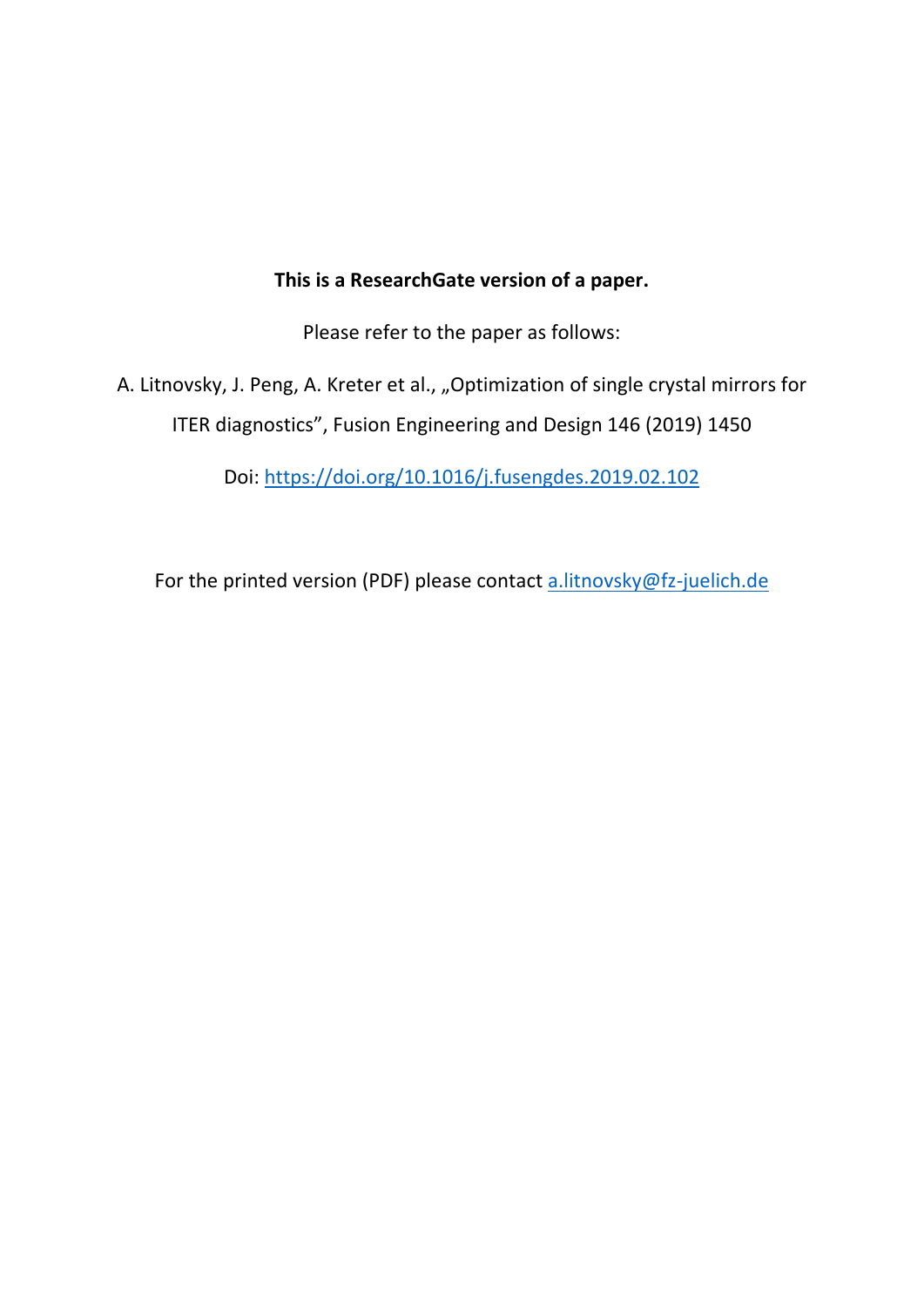# **Optimization of single crystal mirrors for ITER diagnostics**

A. Litnovsky<sup>a</sup>, J. Peng<sup>a,b</sup>, A. Kreter<sup>a</sup>, Yu. Krasikov<sup>a</sup>, M. Rasinski<sup>a</sup>, K. Nordlund<sup>c</sup>, F. Granberg<sup>c</sup>, J. Jussila<sup>c</sup>, U. Breuer<sup>a,d</sup> and Ch. Linsmeier<sup>a</sup>

*a Forschungszentrum Jülich GmbH, Institut für Energie- und Klimaforschung – Plasmaphysik, Partner of the Trilateral Euregio Cluster (TEC), 52425 Jülich, Germany; b*

*Institute of plasma physics, Chinese academy of sciences, 230031 Hefei, China;* 

*c Department of Physics, P.O. Box 43, FIN-00014 University of Helsinki, Finland;* 

*d Forschungszentrum Jülich GmbH, Central Institute for Engineering, Electronics and Analytics ZEA-3, 52425 Jülich,* 

*Germany.* 

Diagnostic mirrors are planned to be used in all optical diagnostics in ITER. Degradation of mirrors due to e.g. deposition of plasma impurities will hamper the entire performance of affected diagnostics. *In situ* mirror cleaning by plasma sputtering is presently envisaged for the recovery of contaminated mirrors.

There are observations showing a signature of sputtering dependence on crystal orientation. Should such a dependence exist, the sputtering of single crystal mirrors could be minimized, thus prolonging a mirror lifetime.

Four single crystal molybdenum mirrors with different orientations were produced to study the effect of crystal orientation on sputtering. Mirrors were exposed to argon plasma under identical plasma conditions relevant to those expected in the mirror cleaning systems of ITER. The energy of impinging ions was about 60 eV. The amount of sputtered material corresponded to about a hundred mirror cleaning cycles in argon.

 Plasma exposures did not affect the mirror reflectivity. The maximum decrease of specular reflectivity did not exceed 5% at 250 nm. The mirrors with orientations [110]/[101] demonstrated up to 42% less sputtering than the mirrors with other crystal orientations. These findings outline the advantage of a favorable crystal orientation for a cleaning of heavy contaminants from ITER mirrors.

Keywords: ITER diagnostic mirrors, mirror cleaning, single-crystal molybdenum, crystal orientation, sputterresistant mirrors, recovery of reflectivity.

# **1. Introduction**

In the harsh particle and radiation environment of ITER, all optical and laser-based diagnostics have to observe the light from plasma via the mirror [1, 2]. A socalled diagnostic first mirror thus will become the first optical element to be exposed to plasma particles and radiation. The exposure can modify and/or contaminate the mirror surface, thus hampering the entire optical performance of the affected diagnostic. Therefore it is crucially important to keep the mirror surface clean. It is envisaged presently, to clean the ITER first mirrors *in situ* in the ITER diagnostics by sputtering the contaminants and the affected mirror material using cleaning plasmas [3].

Presently, the single crystal (SC) materials have proven their decisive advantages by maintaining the optical reflectivity during sputtering [4-7]. This is especially important in case of contamination with heavy impurities, like e.g. tungsten (W). In such a case, in the course of mirror cleaning the mirror itself will be sputtered easier than the contaminant, making the mirror recovery challenging. Significant deposition of W on diagnostic mirrors was already observed in present-day tokamaks [8]. Therefore, the resistivity to the sputtering is of significant importance. In case of single crystals, a key question is, if there is any preferential crystal orientation demonstrating the least sputtering in the conditions of plasma cleaning. There are indications that the crystal orientation does influence the sputtering resistance [9]. Finding such an orientation may lead us to

*\_\_\_\_\_\_\_\_\_\_\_\_\_\_\_\_\_\_\_\_\_\_\_\_\_\_\_\_\_\_\_\_\_\_\_\_\_\_\_\_\_\_\_\_\_\_\_\_\_\_\_\_\_\_\_\_\_\_\_\_\_\_\_\_\_\_\_\_\_\_\_\_\_\_\_\_\_\_\_*

maximizing the amount of sputtering cycles, thus increasing the lifetime of the first mirror in ITER diagnostics. The first dedicated sputtering test of single crystal molybdenum mirrors with different crystal orientations is the subject of this paper.

# **2. Experimental**

### **2.1 Rationale**

The main idea of the experiment was to expose the single crystal molybdenum (SC Mo) mirrors with all possible principle low-index crystal orientations to steady-state plasma under identical plasma conditions and to measure the sputtering. The plasma conditions should closely match the conditions expected in mirror cleaning system. For these studies argon (Ar) was used as a working gas. Argon is supposed to be used for removing heavy tungsten contaminants, should they form on the mirror surface.

# **2.2 Mirror samples**

For the exposure, four SC Mo mirrors were prepared. The mirror marked SC Mo 1 had a crystal orientation [100], SC Mo 3 [110], SC Mo 5 [111] and SC Mo 7 [101] respectively. Principle orientations for a bodycentered cubic lattice system of molybdenum are described in e.g. [10, 11] All the mirrors were polished using the same diamond turning procedure to the final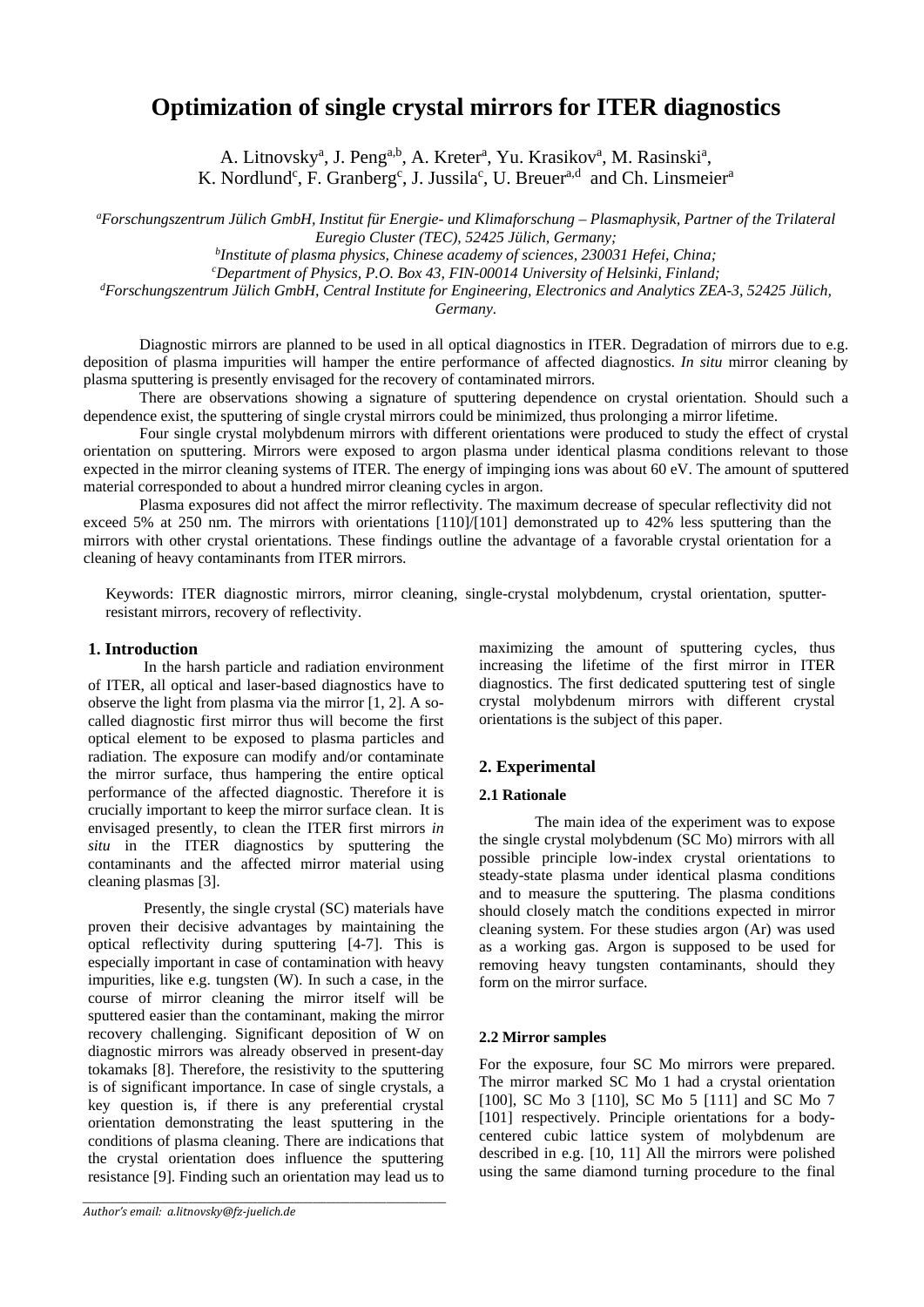surface roughness  $R_a \sim 1$  nm. The mirrors had a thickness of 4 mm, and a diameter of 22 mm. The round polished surface of the mirror had a diameter of 18 mm.

#### **2.3 Pre- and post-exposure characterization**

Series of measurements were made on the mirrors before and after exposure. Total and diffuse reflectivity was measured and surface morphology and elemental composition were investigated. The surface roughness was evaluated using the stylus profiler Dektak 6M in the MirrorLab [12]. Scan locations are shown in Fig.1a. Each scan of surface roughness consisted of five measurements, the final result their average. Time-offlight Secondary Ion Mass-Spectrometry (ToF SIMS) investigations were made in the middle of each sample using a ToF-SIMS IV facility on locations shown in Fig 1a. SIMS measurements provided depth profiles of the elemental composition in the sample. Scanning electron microscopy (SEM) surface surveys were made on each sample on the area shown in Fig. 1a using the Carl Zeiss CrossBeam XB 540 microscope equipped with the focused ion beam (FIB). Cross-section viewing by FIB was performed in the central area of each sample shown with the smallest square in Fig.1a using special markers to directly measure the material sputtered during plasma exposure, as reported in detail in references [6, 7]. Electron Backscatter Diffraction was used for investigations of crystal orientation.

### **2.4 Diagnostic arrangements**

For the exposure, the samples were installed into the sample holder with an active temperature control and mounted on the sample transfer system of the linear plasma device PSI-2 [13]. The temperature of the holder was controlled with the built – in thermocouple located behind one of the samples. The temperature of all samples during exposure was monitored with a multizone FLIR infrared camera. This camera was calibrated prior to an exposure with a thermocouple mounted in one of samples. Plasma parameters were studied with a moveable Langmuir probe system.

#### **2.5 Calibration experiment**

In order to study the identity of plasma conditions at the mirror locations, a so-called calibration experiment was performed. During this experiment, identical samples of polycrystalline tungsten were exposed on the locations foreseen for mirrors to argon plasma, as tuned for mirror exposure. The tungsten samples, manufactured according to ITER specifications [14], were spark-eroded from the same batch to ensure the identical surface morphology and grain structure and orientation. The exposure continued for 40 minutes, the samples were biased to  $-65$  V as the actual mirrors. The resulting ion fluence was  $3.7 \times 10^{20}$  ion/cm<sup>2</sup>. The temperature during the exposure was in the range of

240°C -255°C. After exposure, mass loss measurements were performed. The obtained data from all four test samples is provided in the Table 1. It can be inferred that the maximum inhomogeneity of plasma parameters does not exceed 5% which makes the entire direct comparative study feasible

| Sample | Averaged    | Averaged    | Deviation |  |
|--------|-------------|-------------|-----------|--|
|        | mass        | mass        | from an   |  |
|        | before      | after       | average,  |  |
|        | exposure, g | exposure, g | $%$ .     |  |
| WAL1   | 6.86573     | 6.86374     | 2.2       |  |
| WAL2   | 6.83152     | 6.82955     | 1.2       |  |
| WAL3   | 6.79668     | 6.79483     | 5.0       |  |
| WAL4   | 6.86376     | 6.86178     | 1.7       |  |

*Table 1 Results of uniformity tests* 

.

#### **2.6 Exposures of single crystal mirrors in PSI-2**

In total, three experiments with single crystal mirrors were made. After each experiments the complete set of mirror characterization described in section 2.3 was repeated. The conditions of all three experiments were identical. During each experiment, the samples were exposed to the steady-state argon plasmas. The mirror holder was biased to U=-65 V, the corresponding energy of impinging ions was  $\sim 60 \text{ eV}$ . The electron temperature during the exposure was 3-4 eV, plasma flux  $1.35$ -1.5×10<sup>17</sup> ion/cm<sup>2</sup> per second. The temperature of the mirrors during exposures was monitored to be in the range of  $240^{\circ}$ C-255 $^{\circ}$ C. A photo of the mirrors during plasma exposure is presented in Fig.1b. The total duration of the three experiments was 22 minutes and 30 seconds resulting in the accumulated averaged fluence of Ar ions of  $1.9 \times 10^{20}$  ion/cm<sup>2</sup>.

# **2.7 Results of sputtering studies**

As a result of three sputtering experiments, the mirrors had about 0.9 -1.2 µm of their material removed. SIMS measurements revealed a molybdenum mirror surface after sputtering by plasma ions free from contaminants. The results of reflectivity measurements are provided in Fig. 2. Here, the specular and diffuse reflectivity before and after sputtering experiments is plotted. As can be seen, only insignificant changes of R<sub>spec</sub> were noticed. The maximum decrease of specular reflectivity did not exceed 5% at the wavelength of 250 nm. The maximum change of the diffuse reflectivity  $R_{\text{diff}}$ was less than 1%. Surface roughness  $R_a$  remained at a low level of about 1.2 nm.

Important information was obtained from mass loss and FIB measurements. The most important data is provided in Table 2. As it can be seen from the table, the mirrors with orientation [110]/[101] demonstrated the least sputtering after all exposures. The difference in sputtering rates reached 42%.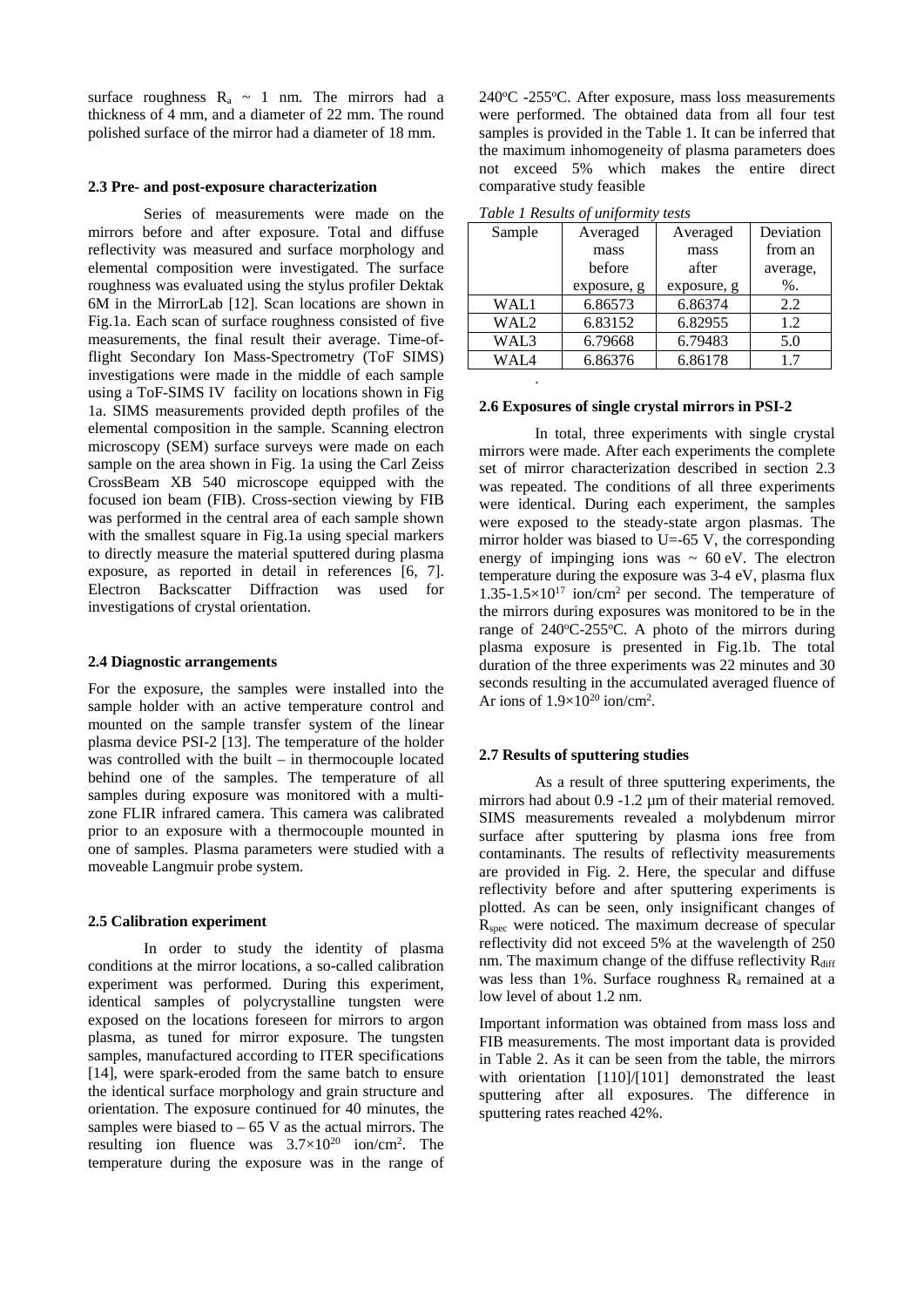

Fig.1. a) Mirror arrangement and measurement locations: round spots represent the locations of the total reflectivity R<sub>tot</sub> measurements, the large rectangular block outlines the location of the diffuse reflectivity measurements, the largest square represents the location of the SIMS measurement, whereas the smaller square shows the location of the SEM-FIB investigations, location of surface roughness scans is shown with an arrow; b) SC Mo mirrors during exposure in PSI-2.

*Table 2. Results of sputtering tests* 

| Mirror  | Orienta | Total mass    | Deviation  | Sputtering    |
|---------|---------|---------------|------------|---------------|
|         | tion    | $loss, \mu g$ | from an    | coefficient,  |
|         |         |               | average, % | at/ion        |
| SC Mo 1 | $[100]$ | 3480          | 25,3       | $1.2*10^{-1}$ |
| SC Mo 3 | [110]   | 2330          | $-16.3$    | $0.8*10^{-1}$ |
| SC Mo 5 | [111]   | 3060          | 9.9        | $1.0*10^{-1}$ |
| SC Mo 7 | [101]   | 2270          | $-18,5$    | $0.8*10^{-1}$ |

### **2.8 Modeling of crystal lattice effects**

To extend the understanding of the detected dependence of sputtering yield on crystal lattice orientation, molecular dynamics (MD) simulations were carried out. The simulations were performed using the PARCAS code [15-17] to obtain the sputtering yield of the differently oriented surfaces. For these studies the Mo target had the orientations identical with those in the described experiment: [100], [110] and [111]. Ar ions with a kinetic energy of 60 eV were hitting the differently oriented surfaces perpendicularly. The ions were hitting a square box with the side length of 4 lattice constants, at 27°C (300 K), similarly to previous studies on tungsten [18]. The interactions between Mo atoms were described by the Ackland et al. potential [19], with the addition of Ziegler-Biersack-Littmark potential by Salonen et al. [20]. Between the Ar and Mo atoms the potential from the DMol package [21] was used.

To obtain the sputtering yield and reflective yield of the different surfaces, 40000 ions were simulated for each surface. All ions were always hitting a pristine and thermalized surface. An atom or ion was considered sputtered/reflected, if they at the end of the simulation had a position 4.5 Å above the surface. The cutoff was chosen to be larger than the cutoff of the potential, which indicates that there is no interaction anymore between the sputtered/reflected atom and the surface.



Fig.2. Dependence of a) specular reflectivity R<sub>spec</sub> and diffuse reflectivity R<sub>diff</sub> on a wavelength before exposure and after three exposures in cleaning argon plasma

The sputtering yield of Mo and the reflection yield of Ar of the different surfaces can be seen in Table. 3. Here we can see a clear separation between the surfaces, giving the same trend as the experiments. The [100] surface has the largest sputtering yield, as well as reflection yield. The [110] and [111] surfaces have very similar reflection yields, but the sputtering yield is completely different. The [111] surface show a sputtering yield roughly 60% of that of the [100] surface, whereas the [110] surface show almost zero sputtering yield under simulation conditions.

As can be seen, despite the qualitative agreement of modeling and experiment, the quantitative agreement was not fully attained. The possible reasons for remaining gap between experimental data and modeling is likely in more idealistic modeling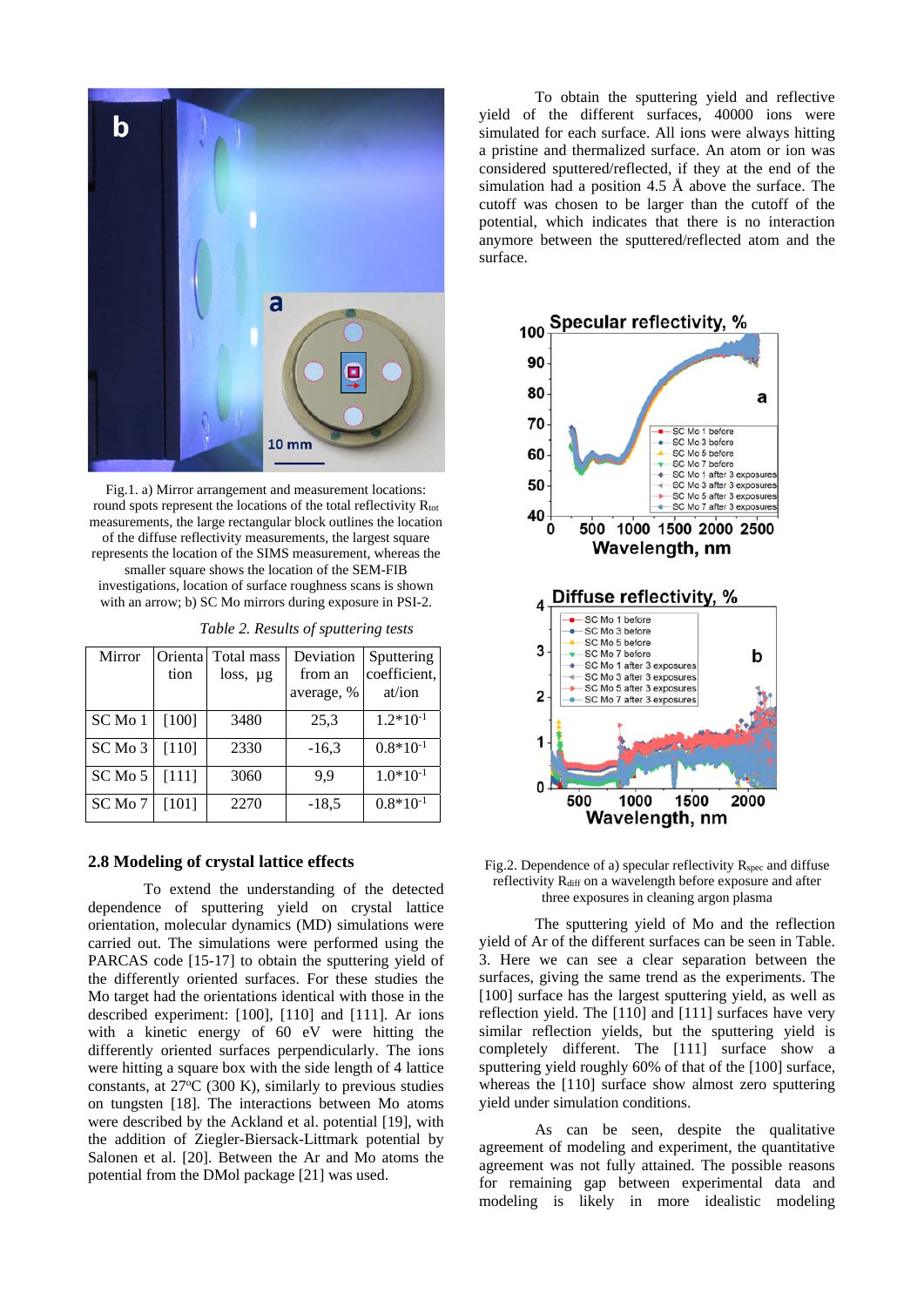conditions. The fully thermalized surface at temperature of 27°C was simulated. The ions were hitting all the time the pristine i.e. perfectly smooth surface which was obviously not valid for experimental conditions. Experiments and modeling were performed at ion energies close to the sputtering threshold of molybdenum. Under such conditions, the processes, usually dominating high-energy exposures, like ion channeling [18], are not playing a decisive role anymore. At the same time, the other processes involving e.g. adatoms may govern the sputtering. These processes can affect results significantly. Extensive modeling effort is underway, involving increasingly sophisticated surface models and allowing a better comparison with experiments. The results of this dedicated research will be reported shortly.

# **3. Summary**

The effect of the crystal orientation on the sputtering coefficient of the single crystal molybdenum mirror materials was investigated. The single crystal with different crystal orientation were exposed in steadystate argon plasma under identical plasma conditions. Ion energy was 60 eV and the sample temperature was 240 °C - 255 °C. Exposure parameters were relevant to those expected in the *in situ* mirror cleaning system currently envisaged in ITER diagnostics. In the course of three consecutive exposures the mirror samples received an argon fluence of  $1.9*10^{19}$  ion/cm<sup>2</sup>. The resulting material sputtering was measured using the mass loss technique. Significant differences in sputtering were detected. The single crystals with the [110]/[101] orientation evidenced the least sputtering followed by the single crystal with [111] orientation and finally, the one with the [100] orientation. The difference between the most and the least sputtering resistant surface orientations reaches 42% thus exhibiting sound advantages of the favorable crystal orientation in prolonging the lifetime of diagnostic mirrors under sputtering conditions.

|  | Table 3. Sputtering and reflection yields from MD |
|--|---------------------------------------------------|
|  |                                                   |

| Orientation | Sputtering yield,<br>at/ion | Reflection yield,<br>at/ion |
|-------------|-----------------------------|-----------------------------|
| $[100]$     | $4.6*10^{-2}$               | 0.90                        |
| $[110]$     | $0.048*10^{-2}$             | 0.83                        |
| [111]       | $2.7*10^{-2}$               | 0.83                        |

First modeling estimates were done using molecular dynamics. Experimental conditions: geometry, ion energy and crystal orientations were used for modeling. The first results show qualitatively the same trend as the experiments, where the same order in sputtering yield was reproduced, which indicates the viability of this method in further studies. The discrepancy in exact values is most likely due to more idealistic conditions used in modeling where the monoenergetic ions were bombarding the perfectly smooth molybdenum surface.

# **4. Outlook**

Future investigations will be focused on improving modeling algorithms followed by new estimates of sputtering of single crystals with different crystal orientation – aiming at gaining the better understanding of underlying physics processes. The modeling estimates will be followed by experimental studies addressing the effect of crystal orientation on sputtering of single crystal rhodium mirrors.

# **Acknowledgments**

The authors would like to thank Dr. P. Shigin and Dr. R. Reichle from ITER Organization for helpful advices and support. The authors are grateful to S. Kraus and M. Vogel from FZJ for the technical assistance and help in preparation and conduction of the experiment. Experimental activity is partially supported via ITER purchase order Nr. 4100006576, IDM UID: U9F2VW. This work has been also partly carried out within the framework of the EUROfusion Consortium and has also received partial funding from the Euratom research and training programme 2014–2018 under grant agreement no. 633053. Grants of computer time from the Finnish Grid and Cloud Infrastructure (persistent identifier urn:nbn:fi:research-infras-2016072533) are gratefully acknowledged.

# **Disclaimer**

The views and opinions expressed herein do not necessarily reflect those of the European Commission or ITER Organization.

#### **References:**

- [1]. V.S. Voitsenya, A.E. Costley, V. Bandourko et al., Rev. Sci. Instrum. 72, (2001) 475;
- [2]. A. Litnovsky, V. Voitsenya, T. Sugie et al., Nucl. Fusion 49 (2009) 075014;
- [3]. F. Leipold, R. Reichle, V. Vorpahl et al., Rev. Sci. Instr. 87 (2016) 11D439
- [4]. V. Voitsenya, A. Bardamid, V. Bondarenko et al., J. Nucl. Mater 290 (2001) 336;
- [5]. A.Litnovsky, G. De Temmerman, K. Yu. Vukolov et al., Fus. Eng. and Design 82 (2007) 123;
- [6]. A. Litnovsky, Yu. Krasikov, M. Rasinski et al., Fus. Eng. and Design 123 (2017) 674;
- [7]. J. Peng, A. Litnovsky, A.Kreter et al., Fus. Eng. and Design 128 (2018) 107;
- [8]. A. Litnovsky, M. Matveeva, A. Herrmann et al, Nucl. Fusion 53 (2013) 073033;
- [9]. M.Rasinski, A. Kreter, Y. Torikai and Ch. Linsmeier, N. Mater. and Energy 12 (2017)302;
- [10]. "Crystal orientation manual" by Elisabeth A. Wood, Columbia University Press (1963), New York, ASIN B0006AY5IM.
- [11]. "Lecture notes on solid state physics" by Professor Steven H. Simon, Oxford University, available at: https://wwwthphys.physics.ox.ac.uk/people/SteveSimon/condmat201 2/LectureNotes2012.pdf